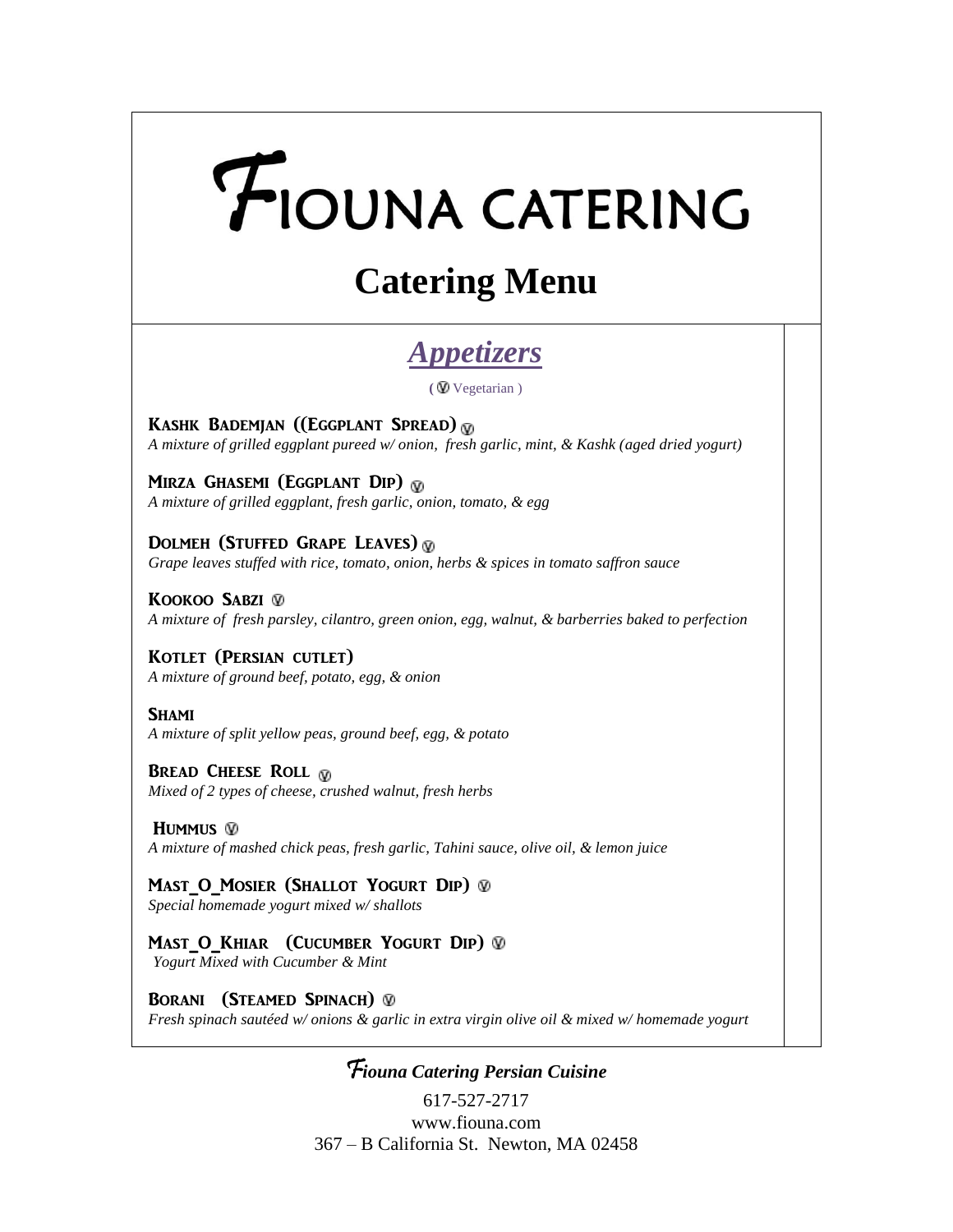**OLOVIEH** 

*Potato salad w/ chopped chicken breast, pickles, peas, shredded carrots & mayonnaise* TORSHI W

*Mixed chopped garden vegetables seasoned in spices, eggplant, & vinegar*

SHOOR <sup>®</sup> *Pickle chopped vegetables*

CHEESE PLATTER **W** *Assorted American Cheeses, Jalapeno Cheese, Havarti, Brie & Crackers*

Jumbo Cocktail Shrimp *Our Finest Cocktail Shrimp*

BORANI (STEAMED SPINACH) @ *Fresh spinach sautéed w/ onions & garlic in extra virgin olive oil & mixed w/ homemade yogurt*

# *Soup*

#### ASH RESHTEH W

*Spinach, cilantro, turnips, oats, lentils, beans, chick peas & noodles slowly simmered, topped with caramelized onions and yogurt.*

**BARLEY SOUP W** *Fresh barley soup w/ herbs in a hearty broth simmered to perfection*

## *Salad*

Mixed Green salad *Mixed green salad w/ pecans, goat cheese, pomegranate, raspberry, & vinaigrette dressing*

Garden Salad *Romaine lettuce, cucumber, tomato, red onion, carrot, served with house dressing.*

Ceaser Salad *Romaine lettuce, carrot, parmesan cheese, crouton, sesame seeds, and Caesar dressing.*

Shirazi Salad *Freshly diced cucumber, tomatoes & red onions tossed in lemon juice & a pinch of mint*

**TABOULI** *Fine parsley, tomatoes, cracked wheat w/ a touch of extra virgin olive oil, fresh lemon & mint*

**FATTOUSH** *Mix of fresh cucumbers, tomatoes, green onions, mint, accompanied w/ Pita croutons.*

### F*iouna Catering Persian Cuisine*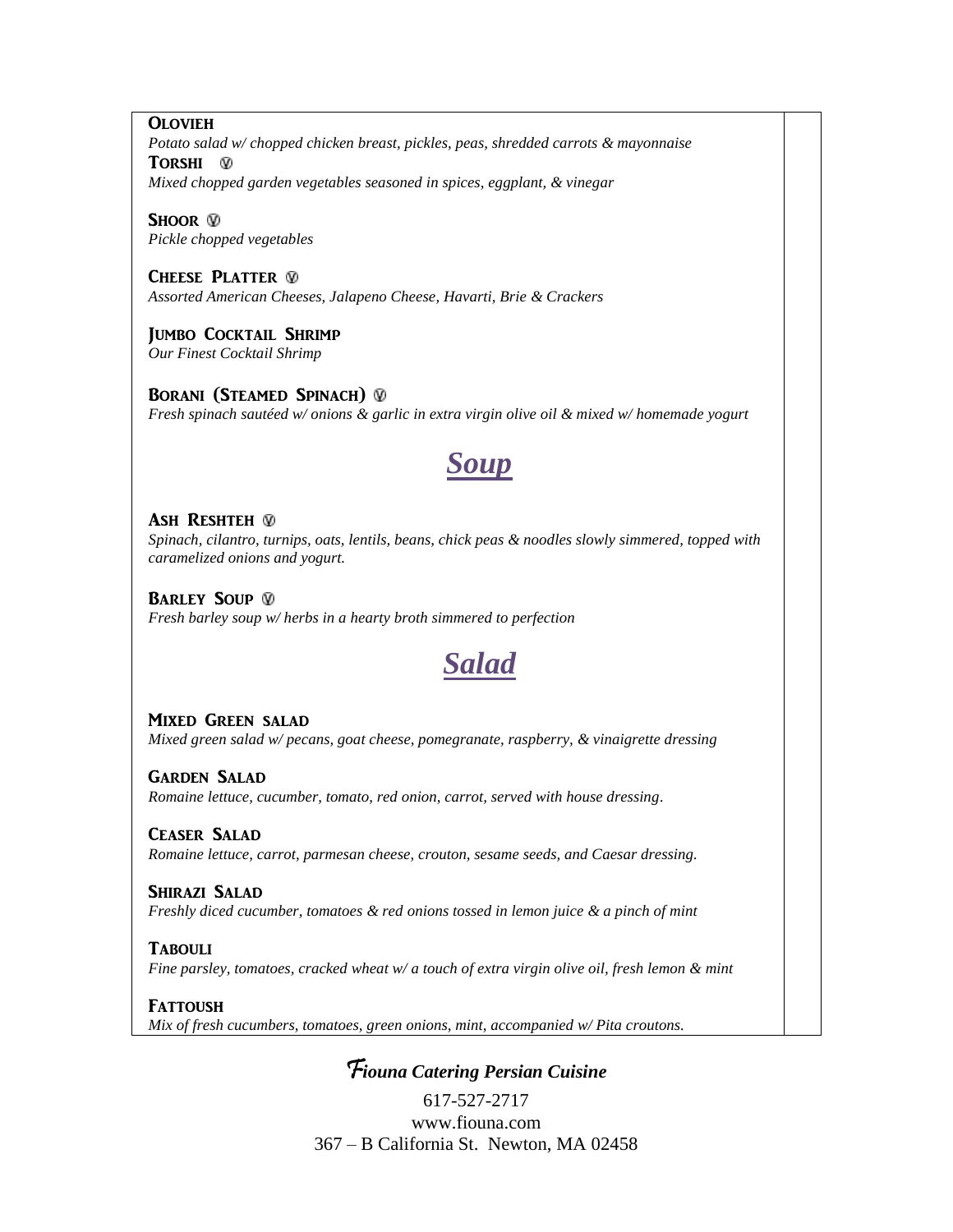# <u>Beef</u>

FILET MIGNON *Marinated charbroiled tender Filet Mignon*

**BEEF BARG** *Marinated chunks of sirloin beef skewered & char-grilled to perfection*

Beef Koobideh *Two juicy skewers of seasoned ground beef char- grilled to perfection*

**BEEF SOLTANI** *Combination of a skewer of sirloin beef & a skewer of seasoned ground beef char-grilled to perfection*



Chicken Shish Kebab *Marinated juicy chunks of boneless chicken thigh skewered & char-grilled to perfection*

Chicken Barg *Marinated juicy chunks of boneless chicken breast skewered & char-grilled to perfection*

Joojeh Kebab (Cornish Hen) *Marinated juicy chunks of Cornish hen skewered & char-grilled to perfection*

Chicken Kubideh *Two juicy skewers of seasoned ground chicken char-grilled to perfection*

Chicken Soltani *Combination of a skewer of chicken breast & a skewer of seasoned ground chicken*

Zereshk Polo (Barberry Rice) *Sautéed sweet & sour barberries mixed w/ basmati rice & saffron served w/ a skewer of chicken kabob*

Albalu Polo (Cherry Rice) *Sautéed sour cherry, almond, mixed w/ basmati rice & saffron, served w/ a skewer of chicken kabob*

Adas Polo (Lentil Rice) *Sautéed lentil, raisin, onion, mixed w/ basmati rice & saffron, served w/ a skewer of chicken kabob*

**SHIRIN POLO** *Sweet shredded carrot, orange peel, almond, mixed w/ basmati rice & saffron, served w/ a skewer of chicken kabob.*

### F*iouna Catering Persian Cuisine*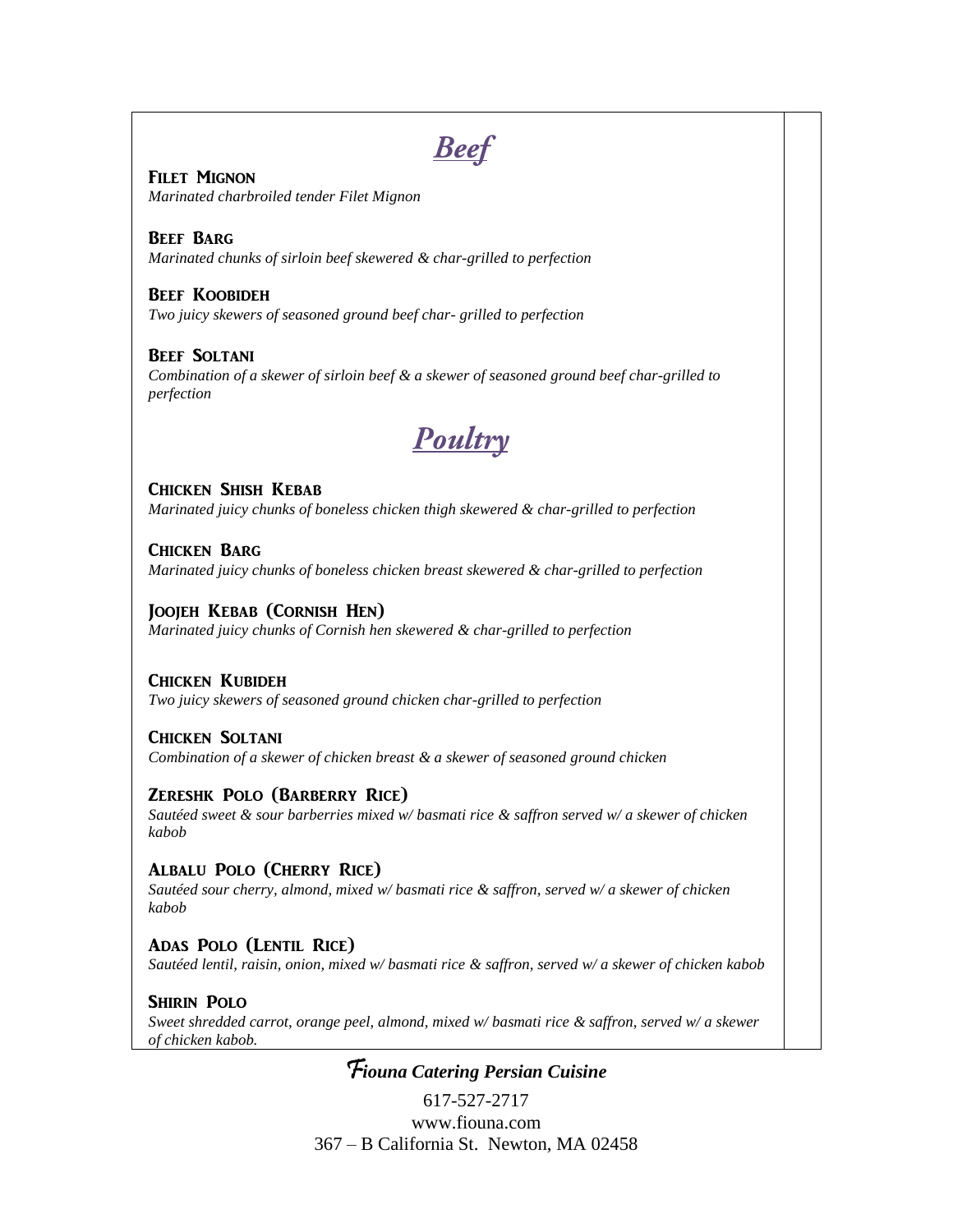

*(Served w/ rice) ( vegetarian option also available)*

BONELESS LAMB KEBAB *Charbroiled & Marinated Boneless Lamb Tenderloin*

LAMB SHANK *Lamb Shank, Simmered in Tomato Sauce, And Onion*

SHISH LIK (DOUBLE CUT LAMB CHOP) *Lambs Chops with Unique Blend of Spices*

BAMIEH (OKRA STEW) ® *Stewed chunks of lamb, okra, & tomato paste, served w/ basmati rice & saffron. (Hot & Spicy)*

BADEMJAN (EGGPLANT STEW) @ *Stewed chunks of lamb, sautéed eggplant, onion, & tomato, served w/ basmati rice & saffron*

# Seafood

Atlantic Salmon *Charbroiled & garnished with Caramelized Garlic, Lemon Juice, Saffron, & Spices*

SALMON KEBAB

STUFFED HADDOCK FISH

*(Served w/ rice) ( vegetarian option also available)*

Fesenjan **(**Pomegranate Stew) *Simmered chicken (or Duck) in a sweet flavored pomegranate sauce w/ finely crushed walnuts* 

Ghormeh Sabzi **(**Vegetable Stew) *Stewed chunks of veal cooked w/ red beans, dried lemon, fresh parsley, cilantro & spinach*

Gheimeh Bademjan **(**Eggplant Stew) *Stewed chunks of veal, sautéed eggplant, yellow split peas, & tomato*

**GHEIMEH** *Stewed chunks of veal, yellow split peas, dried lemon, onion, & tomato, topped w/ potato sticks*

KARAFS (CELERY STEW) **W** *Stewed chunks of veal mixed w/ herb based stew with celery*

F*iouna Catering Persian Cuisine*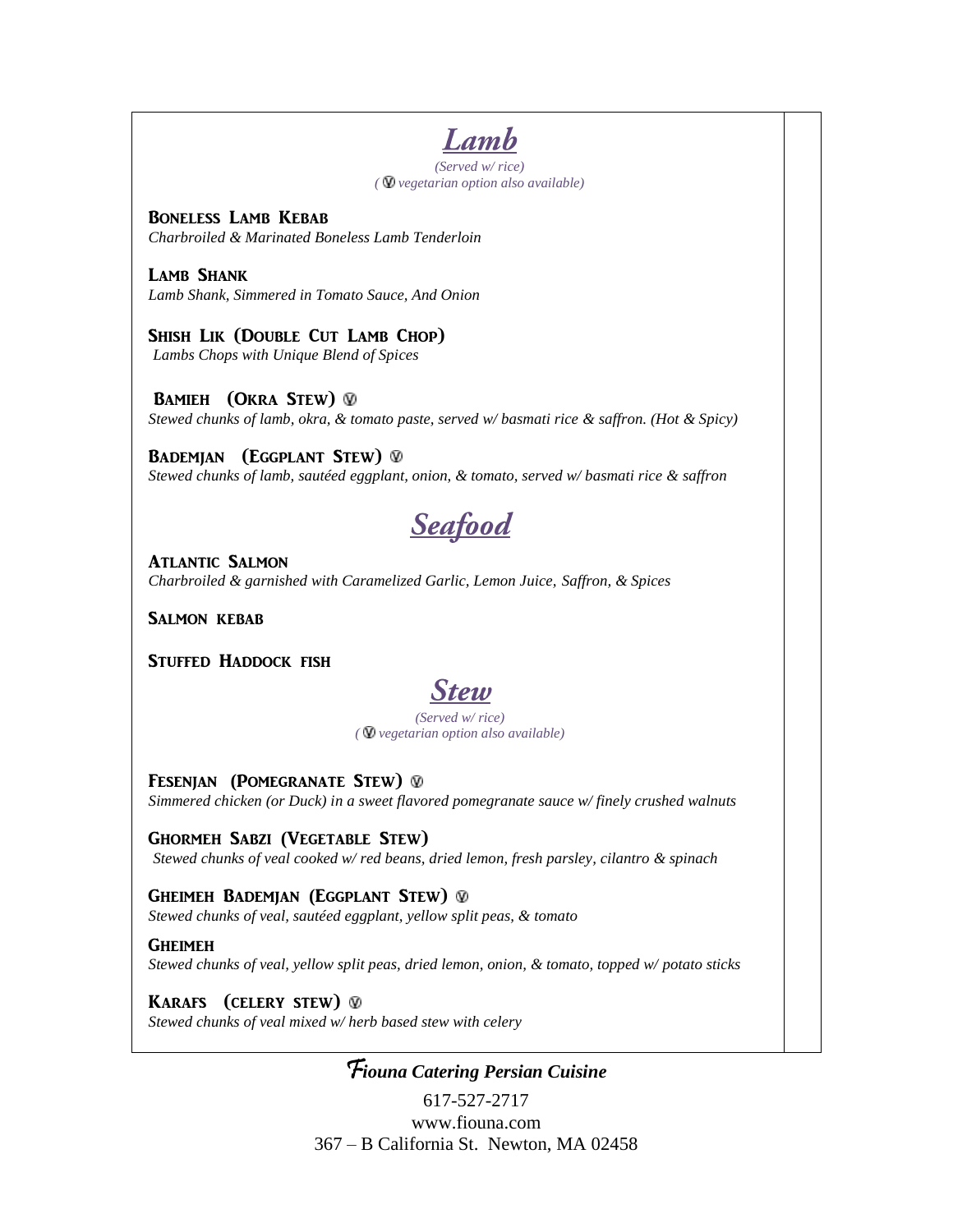

**(** Vegetarian )

#### White basmati rice w/saffron

#### Morasa Polo (Jeweled Rice)

*Basmati rice w/ slivered orange peels, raisins, barberries (zereshk), slivered carrots, slivered almonds & slivered pistachio nuts.* 

#### Albalu polo (Sour Cherries Rice)

*Basmati rice with sweetened sour cherries, slivered almonds & pistachio nuts*

Loubia polo (green beans rice) Basmati rice with seasoned tomato & green bean sauce

#### SABZI POLO (RICE W/ HERBS)

*Basmati rice with traditional chopped herbs*

Adas polo (Lentils Rice) *Sautéed lentil, raisin, onion, mixed w/ basmati rice & saffron*

Zereshk Polo (Barberry Rice) *Sautéed sweet & sour barberries (zereshk), served on steamed basmati rice and saffron*

#### Baghali Polo (Dill & Lima Beans Rice) *fava beans & dill mixed w/ basmati rice & saffron,*

#### Shirin Polo (Sweet Rice)

*Mixed sweet shredded carrot, orange peel, almond, served on steamed basmati rice and saffron.*

F*iouna Catering Persian Cuisine*